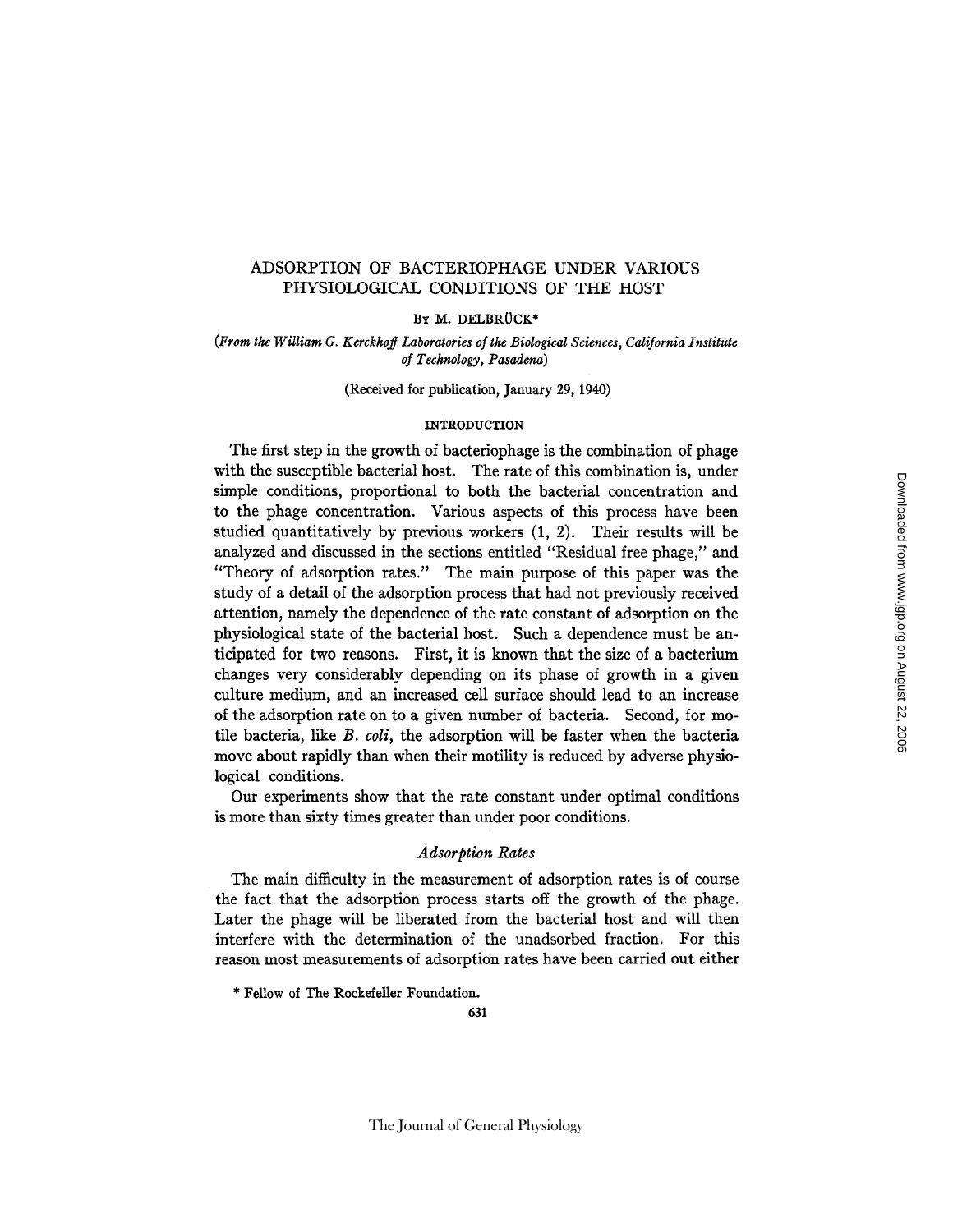with dead bacteria or at a temperature sufficiently low to prevent growth. Another method of evading this difficulty consists in making use of the short latent period which elapses between the infection of a bacterium and the release of newly grown phage from it. This method has been used by Schlesinger (reference 2, page  $145$ ) and by Ellis and Delbrück  $(3)$  and was also used in the present experiments. The limitation in time set by this condition enforces the use of comparatively high bacterial concentrations in order that the decrease of free phage will be measurable. It also requires accurate definition of the time interval to which the measured adsorption is to be referred. This can be achieved by reducing the adsorption rate at the desired moment to one hundredth of its former value by a 100-fold dilution of a test sample.

| Type of bacteria      | Physiological state | $k$ cm. $\frac{3}{\text{min}}$ . | Observer               |  |
|-----------------------|---------------------|----------------------------------|------------------------|--|
| B. coli               | Live, resting       | $15 \times 10^{-10}$             | Schlesinger (2)        |  |
| -66                   | Heat-killed         | $\times 10^{-10}$                |                        |  |
| 44                    | Live, small         | $15 \times 10^{-10}$             | Ellis and Delbrück (3) |  |
| Staphylococcus aureus | Live, resting       | $2.2 \times 10^{-10}$            | $Krueger^*(1)$         |  |
| "                     | Heat-killed         | $2.2 \times 10^{-10}$            | "                      |  |

TABLE I *Adsorption Rate Constants in Cm.~/Min.* 

\* The numbers in Table IX of Krueger's paper are by a misprint too low by a factor of 100.

We give first a table of adsorption constants as determined by previous observers (Table I).

It will be seen from Table I that the adsorption constants given do not differ very greatly. This is plausible since all the phages used have been selected for their great "activity," so that the adsorption rates are likely to be near the maximum rates attainable, and this maximum rate is determined by the diffusion constant and the size of the adsorbing organism, as will be shown later. Krueger reports no difference between the rates of adsorption on live and on heat-killed bacteria, whereas Schlesinger finds a 2.5-fold greater rate for live than for heat-killed bacteria. This difference may be due to the fact that Krueger's measurements with live bacteria were done at  $10^{\circ}$ , when they were truly resting, whereas Schlesinger measured at  $37^{\circ}$ , where the bacteria, though in their lag period and not dividing, were probably actively growing in size.

In Fig. 1 we give some results obtained with our new strains,  $B_2$  and  $P_2$ ,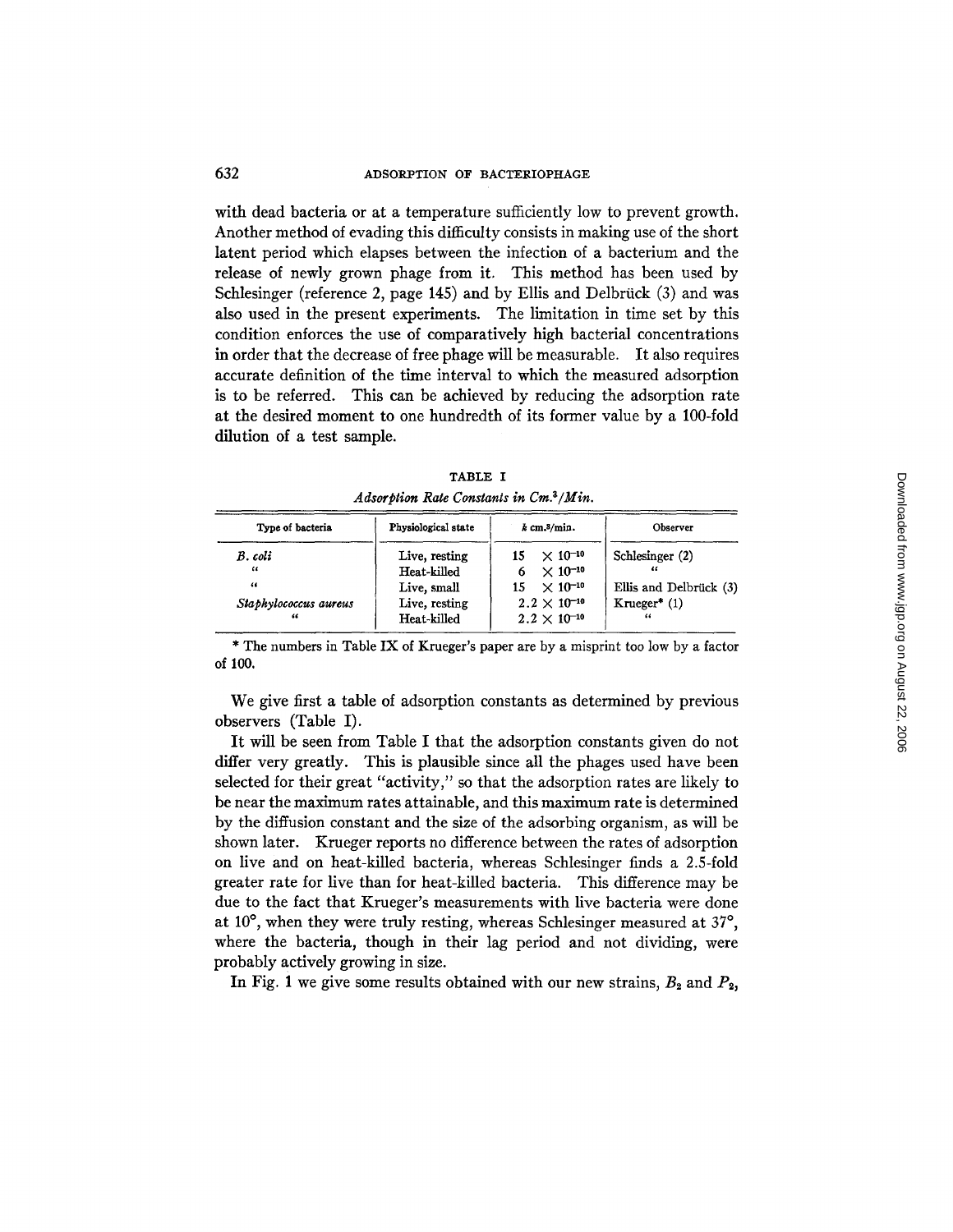of *B. cdi* and homologous phage. 1 They show that the free phage falls off exponentially in all cases and that the rate constants derived from the slope



FIG. 1. Adsorption of phage by live bacteria in or near the stationary growth phase, at 25°C.

The bacteria were grown in broth. At time zero they were mixed with the phage. At the intervals given by the experimental points a sample was taken and at once diluted 1:100 in broth to prevent further adsorption. The diluted sample was then in some cases at once, in others at the end of the experiment centrifuged for 4 minutes to throw down the bacteria with those phage that had been adsorbed. A sample from the supernatant was then plated with bacteria. The latent period of phage growth at 25°C. is considerably longer than 40 minutes.

The bacterial concentrations, their cultural conditions, and the adsorption rate constant derived from the experiment were as follows:

|          | $[B]$ cm. <sup>-3</sup>                              | $k$ cm. $3$ /min.                           | Cultural conditions                                                                                                                                            |  |  |  |
|----------|------------------------------------------------------|---------------------------------------------|----------------------------------------------------------------------------------------------------------------------------------------------------------------|--|--|--|
|          | $5 \times 10^7$                                      | $5.4 \times 10^{-10}$                       | Grown with aeration up to a density of 10 <sup>9</sup> /cc.<br>Diluted 1:20 in broth                                                                           |  |  |  |
| $\times$ | $1.1 \times 10^7$                                    | $23 \times 10^{-10}$                        | Grown for 30 hrs. without aeration, diluted 1:10<br>in broth 30 min. before experiment                                                                         |  |  |  |
| О<br>Δ   | $\times$ 10 <sup>7</sup><br>10<br>$10 \times 10^{7}$ | $10 \times 10^{-10}$<br>$5.2\times10^{-10}$ | Grown with aeration up to a density of 10 <sup>8</sup> /cc.<br>Grown in broth without aeration for 24 hrs. Di-<br>luted 1:2 in broth 10 min. before experiment |  |  |  |

of the straight lines of the plot on a logarithmic scale are again similar to those obtained previously on other organisms although there are undoubt-

1 For a description of these strains see the following paper *(]. Gen. Physiol.,* 1940, 23~ 643).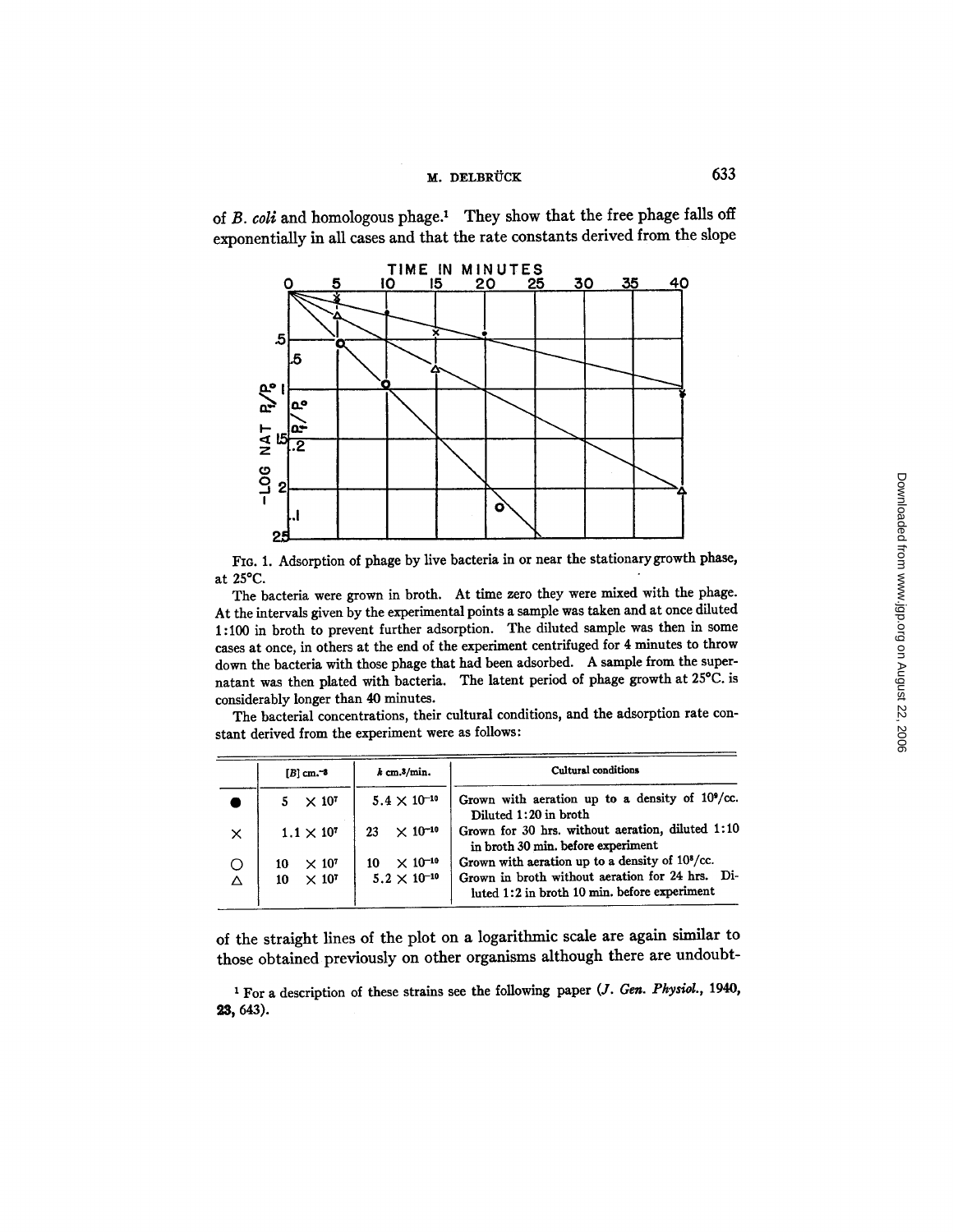



At time zero phage are added to an actively growing aerated broth culture of bacteria, which had been inoculated 3 hours earlier. At time zero it contains about 108 *B/cc.* Mter 5 minutes about 90 per cent of the phage are adsorbed. The mixture is then diluted  $1:10<sup>4</sup>$  or  $1:10<sup>5</sup>$  in order to reduce the rate of infection of bacteria by phage set free in the first rise. It is seen that even at this very high dilution the plaque count increases slowly. That this represents true growth is proven by the next two experiments.



FIG. 3. Proof that true growth of phage occurs at the low bacterial concentrations of the one step experiments.

A one step experiment was carried out with a control, which contained the same concentration of bacteria, cultured under identical conditions and diluted simultaneously with the main culture. But whereas the main culture was mixed with phage 5 minutes *before* the dilution (1:106), the control was mixed with phage *after* the dilution with such an amount as to make the phage concentration nearly equal to the concentration in the main culture at the end of the step. It is seen that the phage grow equally in both cultures. That this growth proceeds by the normal mechanism, involving, however, an abnormally high adsorption rate is proven by the next experiment.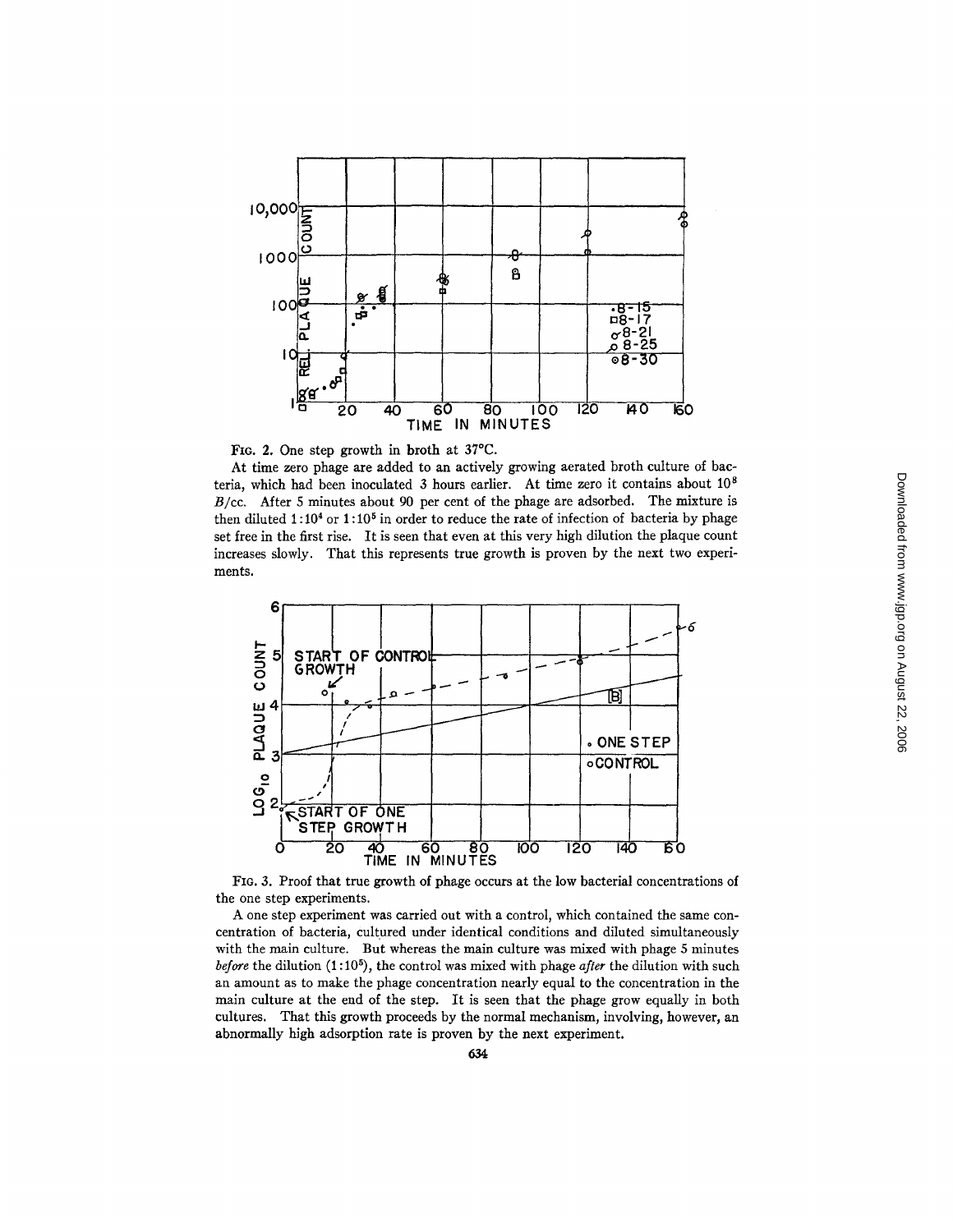### M. DELBRÜCK 635

edly differences between the various batches of bacteria depending on their previous history. Such variations in rate arising from differences in the physiological state will lead to deviations from the simple exponential decrease of the free phage in cases where the physiological state is changing during the course of the adsorption experiment. The failure of some of the earlier observers to establish the simple adsorption mechanism which finds its expression in the straight line dependence is probably due to this complication.

We first obtained an indication that the adsorption rates under optimum physiological conditions might be considerably larger than those measured under the usual conditions in experiments designed to obtain one step growth curves. In these experiments a growth mixture was highly diluted before the occurrence of the first rise in order to prevent reinfection of new bacteria by the phage set free in the first rise. It was found that a  $10<sup>4</sup>$  or  $10<sup>5</sup>$ -fold dilution does not suppress further phage increase in the expected degree (Fig. 2). That this increase represents real growth caused by the phage set free in the first rise, and was not due to delayed liberation of phage from bacteria infected before the dilution, was shown by a control in which the phage was added *after* the dilution and to an amount approximating the concentration attained previously by the first step. This control showed the same increase (Fig. 3). We then proceeded to make direct tests of the adsorption rate of the bacteria under these optimal growth conditions, taking points between 1 and 10 minutes. The results are given in Fig. 4 and summarized in the legend. It will be seen that the rate constants are indeed very much higher than in any previous experiments and are of the right magnitude to explain the secondary rise obtained in the one step growth curves after longer intervals.

This result may have some bearing on the activity method of assay invented by Krueger and applied by him and by Northrop in most of their work. In this method the time required to lyse a standard batch of bacteria is taken as a measure of phage concentration. The time interval in question is in part spent by the phage on diffusion preceding the adsorption. It is clear that any slight change in the physiological state of the test sample of the bacteria themselves may greatly influence the adsorption rate and thereby the whole scale of the assay, This is taken care of in Krueger's method by always running a known sample parallel with the unknown in order to establish the scale of the day, but possibly the great day to day fluctuations in this scale are partly caused by this factor.

It should also be noted that by this method adsorbed phage wiU be assayed higher than free phage, because adsorption of phage is the first stage in the process of lysis. Also the bacterium to which the phage is adsorbed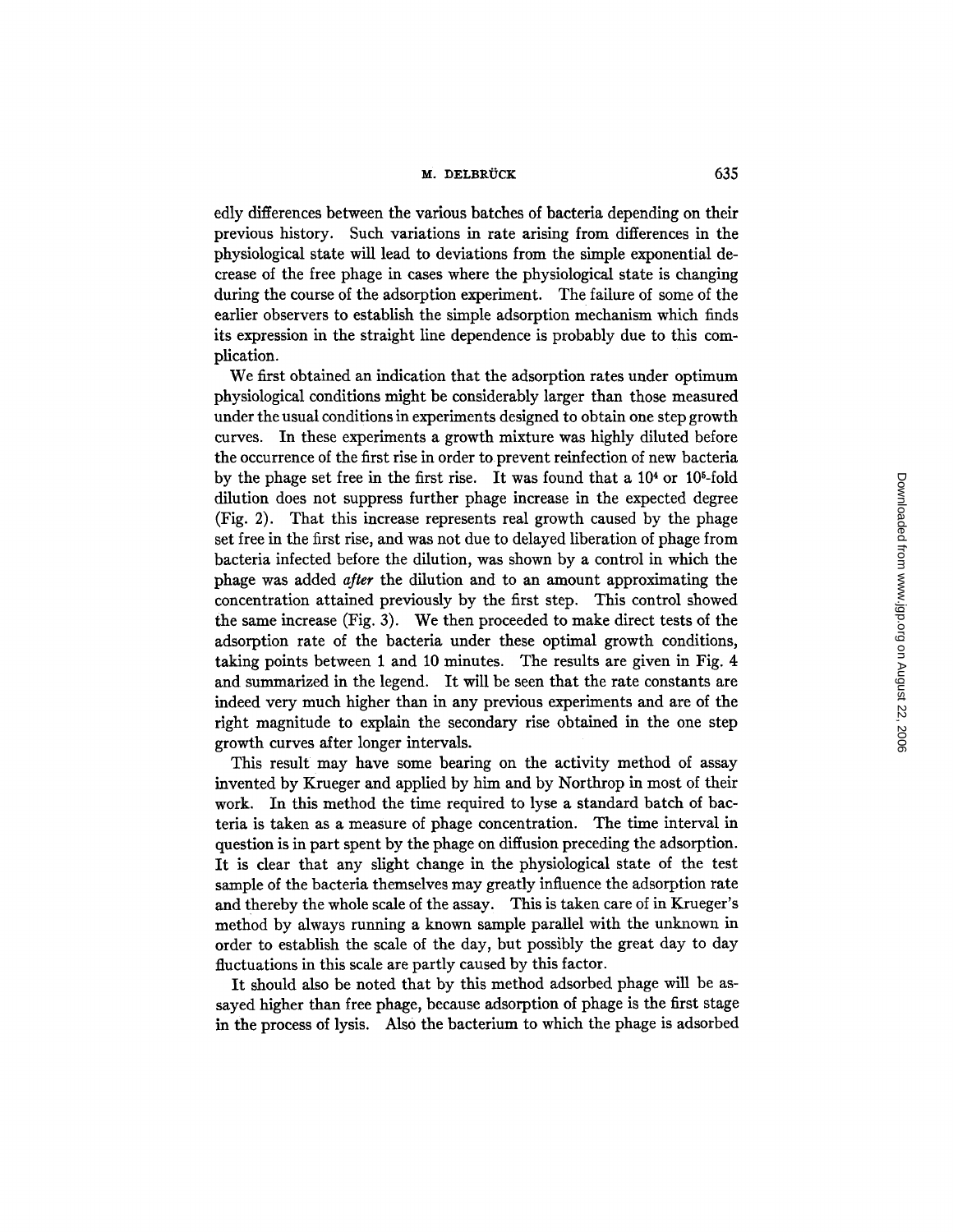in the experimental tube will differ physiologically from those used in the assay, and this will alter its growth characteristics and thus its assay value by the activity method.<sup>2</sup> Adsorbed phage and free phage as measured by



FIG. 4. Adsorption of phage by live bacteria under optimum conditions at 37°C.

The bacteria were grown in broth with aeration at 37°C. They were well in the logarithmic growth phase. Aeration was continued during the adsorption experiment. Technique of determination of free phage as in previous experiment. The bacterial concentrations and the adsorption rate constants derived from the experiments were as follows:

| $[B]$ cm. <sup>-3</sup> | $k$ cm, $3$ /min.     |  |  |
|-------------------------|-----------------------|--|--|
| $1.3 \times 10^{6}$     | $310 \times 10^{-10}$ |  |  |
| $7.7 \times 10^6$       | $210 \times 10^{-10}$ |  |  |
| $4.2 \times 10^{7}$     | $100 \times 10^{-10}$ |  |  |

this method are not comparable. Adsorbed phage may simulate increase in phage where there is only a change in the scale of assay.

<sup>2</sup> This is a point which also disturbs the reliability of the plaque count method. Sometimes differing assay values are obtained for free and for adsorbed phage, although the number of infective units has not changed, particularly when the adsorbing bacteria are in a different physiological state from the plating bacteria. Compare the discussion of the "initial rise" in (3). Also the transfer of the infected bacterium from the experimental tube to the agar plate or to the activity assay tube will be accompanied by a change of *milieu,* sometimes favorable, sometimes injurious or even fatal to the progress of phage production in the host. Refinement of technique in this respect will depend upon a closer study of the conditions of phage growth.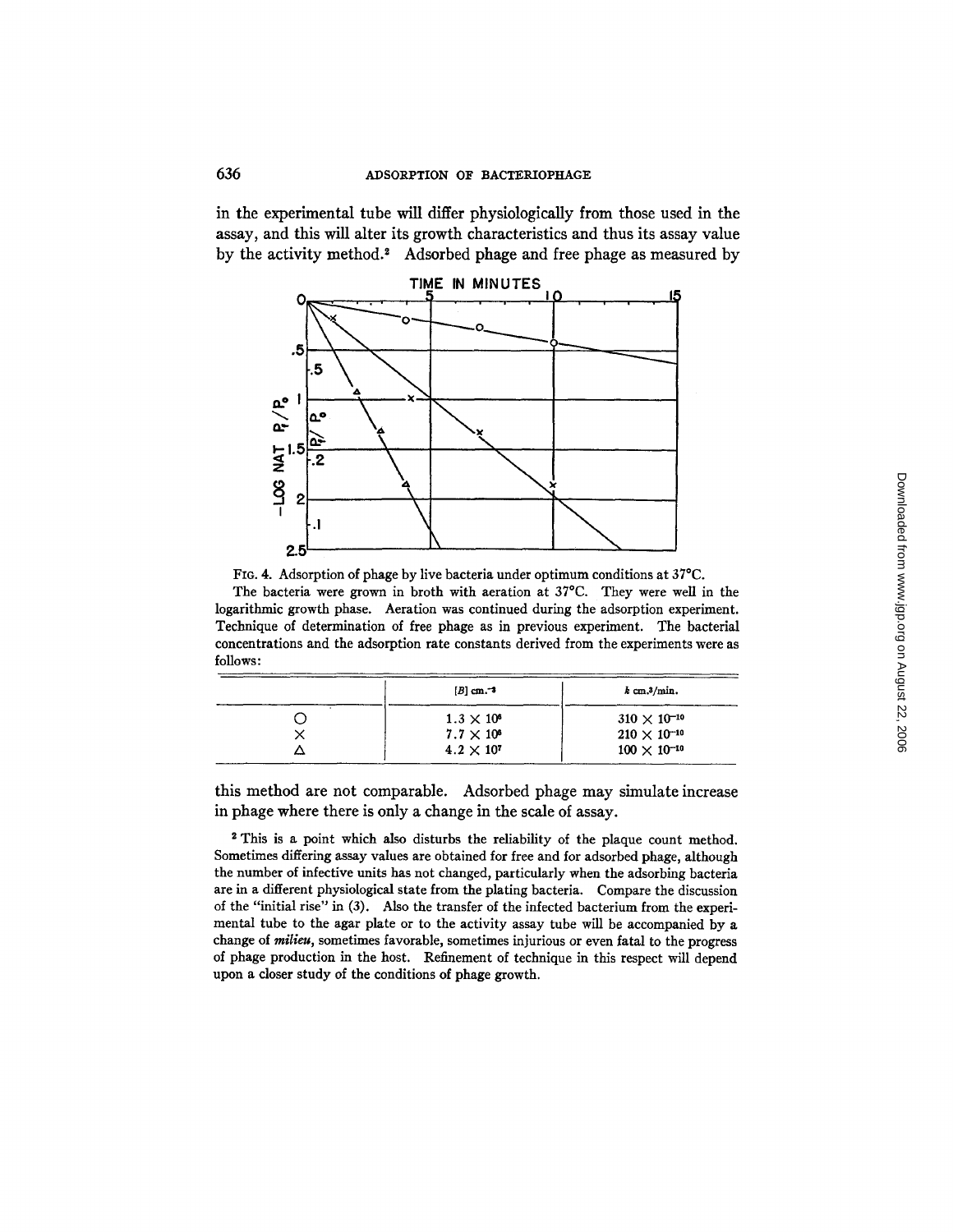### *Residual Free Pkage*

If one follows the adsorption of phage over longer times one finds that the rate soon slows down and a few per cent or a fraction of a per cent will always be found unattached. Quantitative studies of this free fraction at equilibrium have been published by Krueger in 1931 (1) and by Schlesinger in 1932 (2), the first working with staphylococcus using the activity assay, the second working with *B. coli* using the plaque count assay. Their results, viewed together allow a more complete interpretation than is given by the authors.

The free fraction becomes of course very large when the phage are more than a hundred times in excess of the bacteria. This is due to saturation of the bacteria with phage and will not concern us here.

But also when the rate  $P/B$  is less than one, not all the phage will be adsorbed. We discuss first the experiments with *heat-killed bacteria.* 

*(a) Krueger's Results.--In* his experiments the ratio *P/B* varies between 0.4 and 400. They are all done with the same concentration of bacteria. Beginning with small concentrations of phage it is found that the free phage is very nearly a constant fraction of the total phage (about 0.3 per cent). It increases very slowly to about 0.8 per cent when  $P/B = 40$ , and then very rapidly, on account of the saturation described before. Krueger interpreted these results in terms of a true equilibrium between adsorption and desorption. If this were the case the free fraction should be inversely proportional to the bacterial concentration. No experiments are given to test this point, but one experiment is given as a test whether or not desorption occurred. An adsorption mixture was diluted 1:10 after "equilibrium" had been reached. No desorption was found. Krueger believes that this is due to the extreme slowness of the desorption. It is indeed true that, proceeding on the assumption of a true adsorption equilibrium, the desorption rate would have to be more than a hundred times slower than the adsorption rate, but since also the amount of bound phage is more than a hundred times higher than the free phage a few per cent of desorbed phage would increase the free phage by a few hundred per cent. Indeed a simple calculation, using Krueger's data, shows that in his experiment the free phage should have increased about eightfold. His experiment therefore disproves the assumption of an adsorption-desorption equilibrium.

*(b) An Alternative Interpretation Has Been Proposed and Proven by Scklesinger.--He*  shows that the free fraction arises from an inhomogeneity among the phage particles themselves. He distinguishes and actually isolates three groups of phage from a fresh lysate. The first and largest group exhibits a uniform and fast adsorption rate and is irreversibly bound. The second fraction is slowly and reversibly bound, the third fraction is not bound at all by heat-killed bacteria.

The last fraction (and part of the second fraction) is that which is found at equilibrium. It is independent of the bacterial concentration when the bacteria are in excess (reference 2, page 140) and it can be isolated and shown to have little affinity to heat-killed bacteria (reference 2, page 144).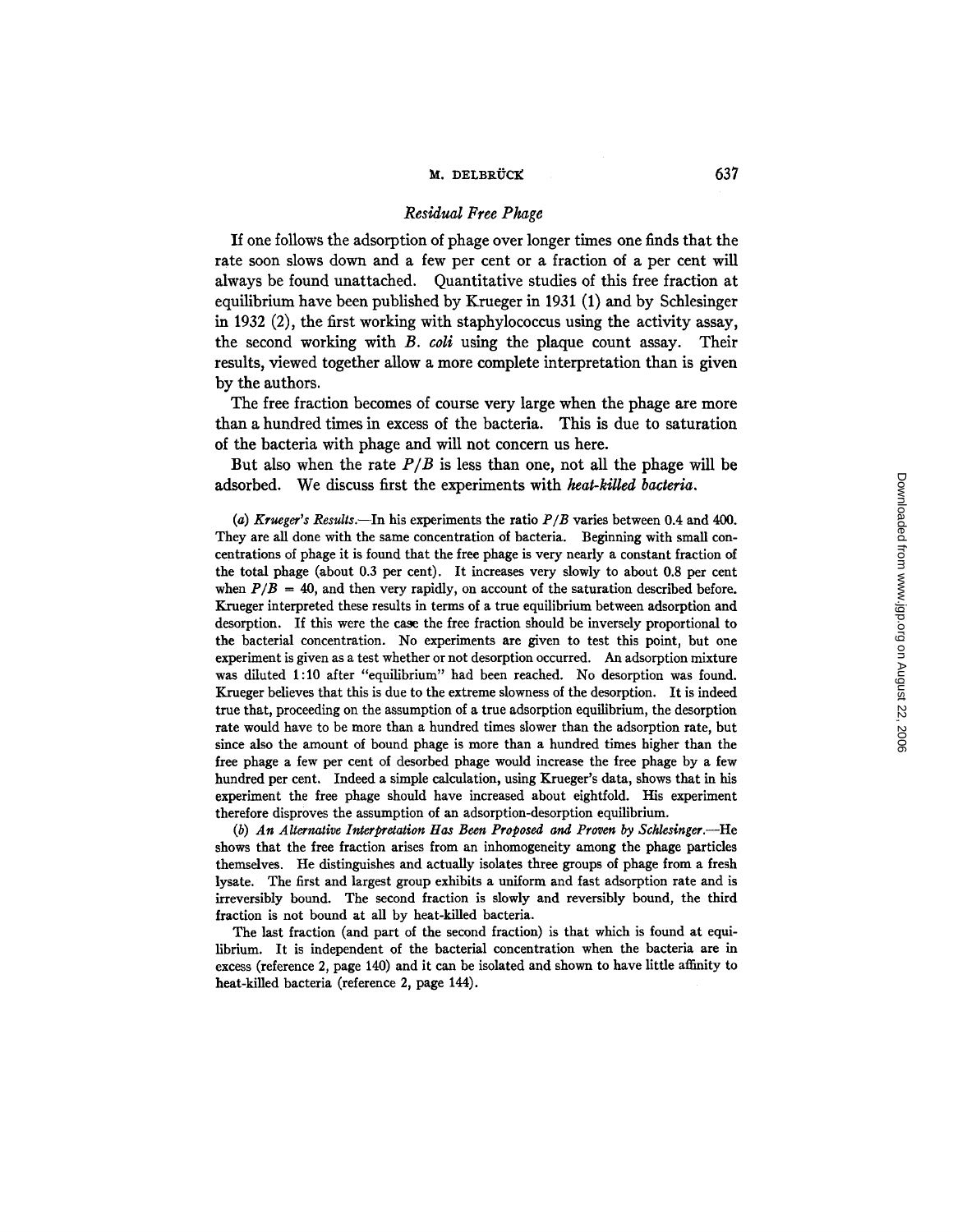The experiments of Krueger and of Schlesinger on free phage in equilibrium with heat-killed bacteria are therefore compatible and can be interpreted with Schlesinger's assumptions of an inhomogeneity among the phage particles.

On the other hand the situation is not so clear with respect to the equilibrium between phage and *live bacteria.* 

|                                                                   | 1st Tube<br>$0.4$ cc. $B$                           |                                    | 2nd Tube<br>$0.4$ cc. $B$                    |                                       | 3rd Tube<br>$0.4$ cc. $B$                    |                                       | 4th Tube<br>$0.4$ cc. $B$                           |                                       |
|-------------------------------------------------------------------|-----------------------------------------------------|------------------------------------|----------------------------------------------|---------------------------------------|----------------------------------------------|---------------------------------------|-----------------------------------------------------|---------------------------------------|
| Time, min.                                                        | $\bf{0}$                                            | 10                                 | 16                                           | 26                                    | 32                                           | 42                                    | 48                                                  | 58                                    |
| supernatant<br>$\frac{P \text{ in } \text{sup}}{P \text{ added}}$ | cc. stock<br>phage, assay<br>stock phage<br>Add 0.1 | say supernatant<br>Centrifuge, as- | đ<br>supernatant<br>g<br>previous<br>Add 0.1 | assay super-<br>Centrifuge,<br>natant | cc. of<br>supernatant<br>previous<br>Add 0.1 | assay super-<br>Centrifuge,<br>natant | super-<br>cc. of<br>previous s<br>natant<br>Add 0.1 | assay super-<br>Centrifuge,<br>natant |
| P,                                                                |                                                     | 0.16                               |                                              | 0.35                                  |                                              | 0.36                                  |                                                     | 0.38                                  |
| Fraction<br>of stock<br>phage-<br>free                            |                                                     | 0.16                               |                                              | 0.05                                  |                                              | 0.018                                 |                                                     | 0.007                                 |

TABLE II *Test of Affinity of Residual Phage Fractions* 

24 hrs. aerated bacteria were used for adsorbing the phage. The free phage in the supernatant of one tube were tested for their affinity to the bacteria in the next tube. 25°C. The experiment shows that the residual phage is qualitatively different from **the** main bulk.

The difficulty of such measurements is of course the fact that the phage can grow in the presence of living bacteria and that this must either be prevented or taken into account in an unambiguous way.

Schlesinger makes use of the latent period of growth. He leaves the phage in contact with a batch of bacteria for only 10 minutes, then removes these bacteria by centrifugation, and tests the remaining free phage for their affinity to a new batch of bacteria. He finds that the first batch leaves 2 per cent free phage, the second batch leaves 10 per cent free, finally the sixth batch leaves 70 per cent free (reference 2, page 145). This proves that there is a small fraction of phage with little affinity even to live bacteria. We have repeated these experiments with similar results. (See Table II.)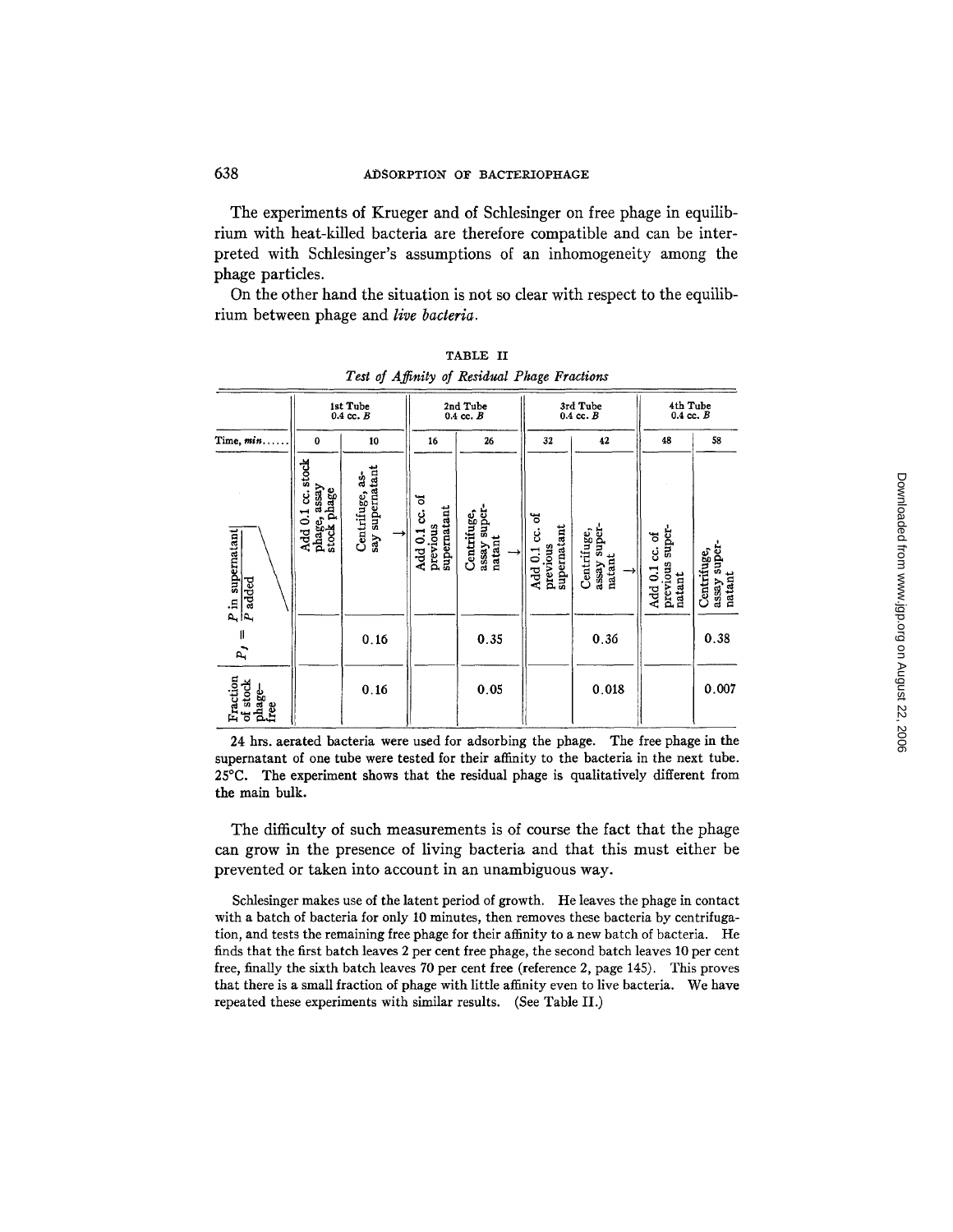### M. DELBRÜCK 639

In Krueger's experiments with live bacteria growth of phage was prevented by working at 10°C. He finds that 2 hours after mixing phage and bacteria equilibrium is attained. The free phage is then proportional to the total initial phage (as he and Schlesinger found for heat-killed bacteria), but he also finds that the free phage is inversely proportional to the bacterial concentrations (in contrast to Schlesinger's result with heat-killed bacteria when the free fraction was independent of the bacterial concentration). This would suggest a simple adsorption-desorption equilibrium, a view which is further supported by one experiment, which indicates that desorption occurs at





Phage are left in contact with a thick culture of  $24^h$  aerated bacteria (2.5  $\times$  10<sup>9</sup>/cc.) until adsorption has become slow (14 minutes). A sample is then used for free phage assay, another is diluted 1:100 in the same medium, namely  $24<sup>h</sup>$  aerated culture, from which the bacteria have been removed by centrifugation. Free phage is again determined after 14 minutes. No desorption is found.

the required rate. We have found no trace of desorption. (See experiment, Table In.)

Although Krueger's experiments are quite consistent in themselves and could not easily be explained otherwise, we hesitate to accept the interpretation of their author because it requires us to accept that phage can be desorbed from live resting but not measurably from heat-killed bacteria, although the adsorption rates are found to be equal in both cases.

## *Theory of Adsorption Rates*

Schlesinger (reference 2, page 155) has given an interesting theoretical discussion of the adsorption rate by adapting the theory of coagulation of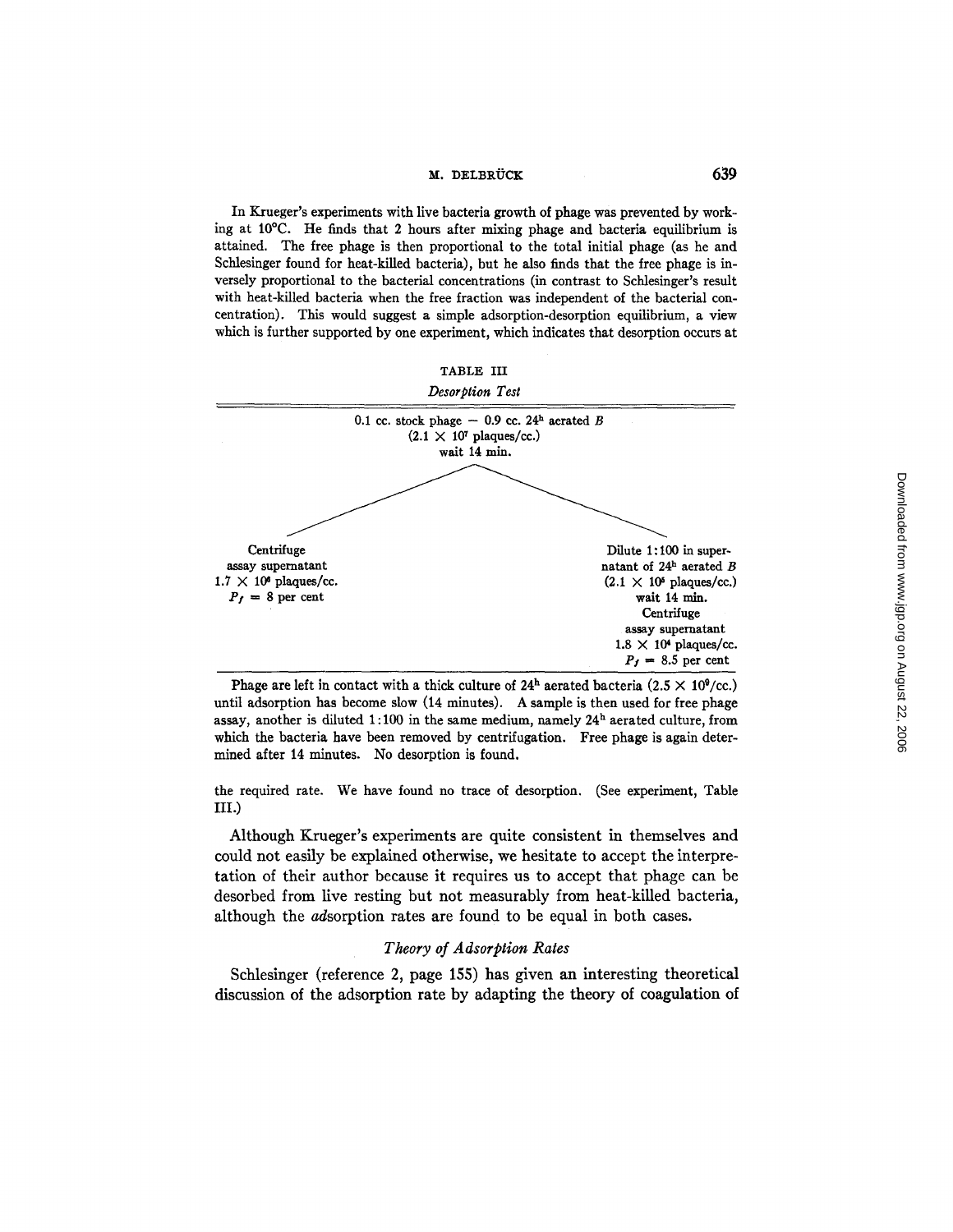### 640 ADSORPTION OF BACTERIOPHAGE

von Smoluchowski (4) to this case. We will give a simplified presentation of the theory and compare it with some of the experimental results.

Let us calculate the average density distribution around a resting adsorbing sphere of radius  $a$  (bacterium) suspended in a medium that contains initially a uniform density of particles which may stick to the sphere when they encounter it. The average density near the sphere will decrease because the particles are constantly withdrawn by adsorption and soon a stationary density gradient will be set up. The density  $c$  as a function of r, the distance from the center of the sphere, is then

$$
c(r) = c_{\infty}(1 - a'/r)
$$

where  $c_{\infty}$  is the average density at a great distance from the sphere, and  $a'$  is a constant which depends on the probability of adsorption once a particle comes close enough to the surface of the sphere for direct interaction. If every approach to the surface leads to adsorption the density near the surface must drop to zero and we must therefore have  $a' = a$ . If not every approach is successful, the density near the surface will be positive and  $a' < a$ . This stationary density distribution is quite independent of the diffusion constant. It causes, however, a constant flow  $F$  towards the surface which is proportional to the density gradient and to the diffusion constant  $D$ .

$$
F = D \cdot 4\pi r^2 \cdot \frac{\partial c}{\partial r} = c_{\infty} \cdot 4\pi D a'
$$

This flow towards the spheres (bacteria) represents the loss of free particles by adsorption. The adsorption rate constant according to this model is therefore

$$
k=4\pi Da'
$$

where  $a'$  is smaller or equal to the radius  $a$  of the adsorbing particle. Since the theory gives only an upper limit for  $a'$ , it gives also only an upper limit of the adsorption rate, which will be attained when every collision with any part of the bacterial surface leads to adsorption

$$
k_{\max.} = 4\pi Da
$$

Let us evaluate this upper limit for the staphylococcus phage studied by Northrop and Krueger. The diffusion constant was determined by Northrop (5). He found values between  $15 \times 10^{-7}$  and  $0.75 \times 10^{-7}$  $cm<sup>2</sup>/min$ . The higher value was found at small concentrations of phage, corresponding to those in adsorption experiments. The radius of the coccus we can take to be 5  $\times$  10<sup>-5</sup> cm. With these values we obtain as the upper limit of the rate constant  $k_{\text{max.}} = 18 \times 10^{-10}$ .

This is about eight times greater than the value determined by Krueger (see Table I). The lower value of the diffusion constant would make the observed k greater than the  $k_{\text{max}}$  allowed by the theory and can therefore be ruled out on the basis of this theory.

Our own much higher rate constants for *B. coli* under optimum conditions can be ascribed to two contributing factors. First the considerably larger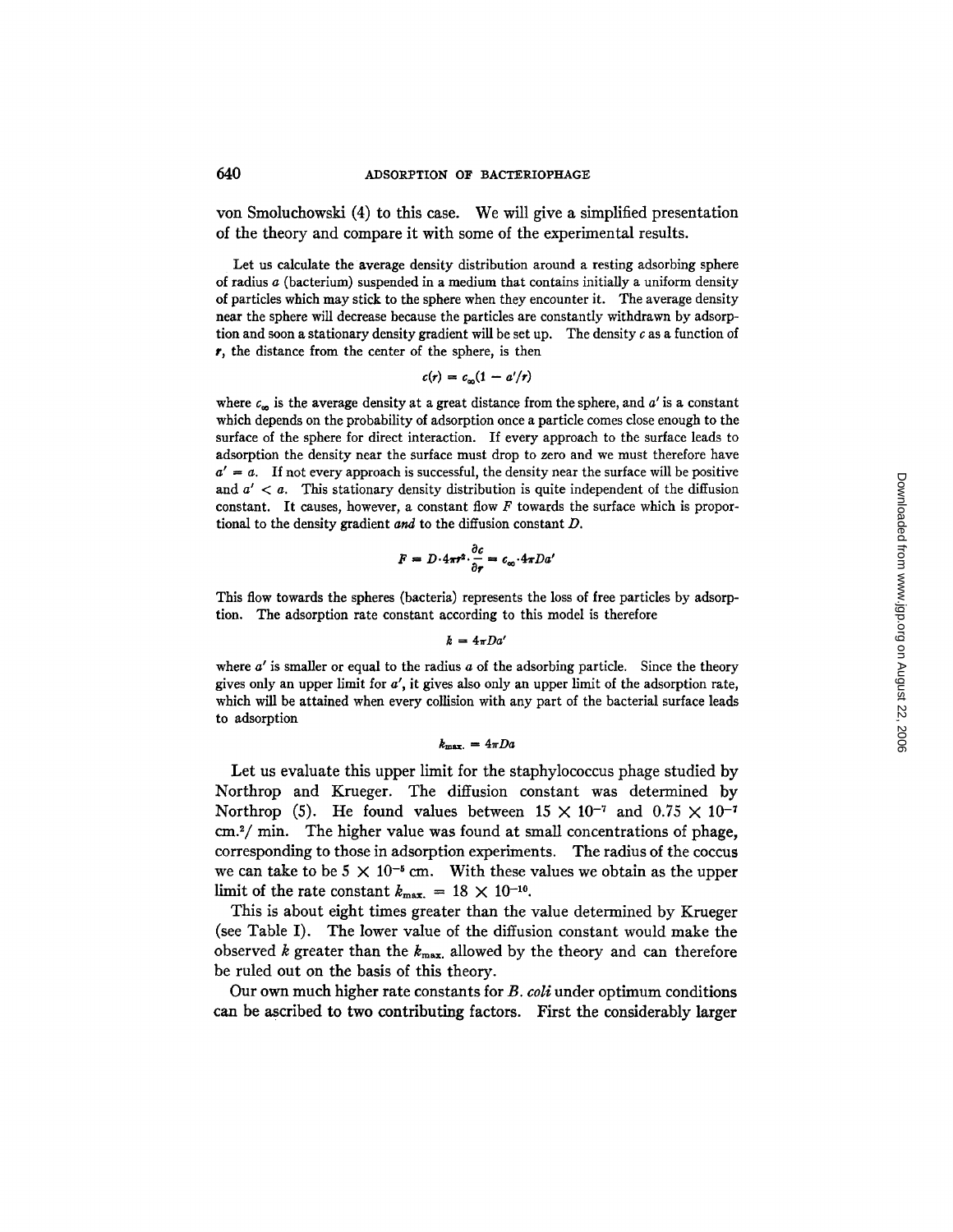### M. DELBRÜCK 641

surface of the bacteria (perhaps ten times the minimum value). Second, the model underlying the theory is not quite adequate. The *B. toll* will not be stationary under the conditions mentioned but will be actively moving and moreover their range of action is extended through their flagellae. Both the mobility as such and the movement of the flagellae as such will cause the solution near the bacterial surface to circulate rapidly. The average density near the surface will be raised by this circulation to nearly the average density in more distant parts, and the adsorption rate will thus be increased.

Krueger (1) has recorded experiments, in which he varied the viscosity of the suspension by the addition of glycerol. This should, according to Einstein's formula, alter the diffusion constant and according to the above theory cause a proportionate change in the adsorption rate. This conclusion is quite independent of the type of reaction that takes place at the bacterial surface itself. Krueger's experiments do not show this expected dependence of the adsorption rate on the viscosity. This seems quite inexplicable.

### **DISCUSSION**

The study of the adsorption of phage onto its sensitive host is a study of the diffusion of phage through the medium and of its specific attachment to **<sup>a</sup>**host. This attachment has many analogies to the antigen-antibody reaction (Burnet). The whole process of adsorption is a necessary forerunner of the multiplication of phage under ordinary conditions. In itself it has nothing to do with the growth process, but in non-lysogenic strains it is intercalated between the true growth reactions and necessitates a careful separate study of the adsorption before one can draw relevant inferences from growth experiments. The adsorption interferes in two ways. First in the experimental vessel. Here the fact, that the adsorption proceeds continuously, has the effect of smoothing out the steps that arise from the sudden liberation of new phage from infected bacteria. A judicious adjustment of the bacterial concentrations, so as to make adsorption either "infinitely fast" or "infinitely slow" in comparison to the latent growth in the bacteria, is therefore necessary to bring out the steps described by d'Herelle, by Ellis and Delbrück (3), and in the following paper by Delbrück  $(6)$ .

Second, it interferes in the assay of phage, whether the plaque count or the activity method is used. The effect on the plaque count is small, and this can probably be understood by the following argument. In order that a phage particle may form a plaque it must infect a living bacterium *before*  the bacterial layer has grown so thick, that growth conditions for phage